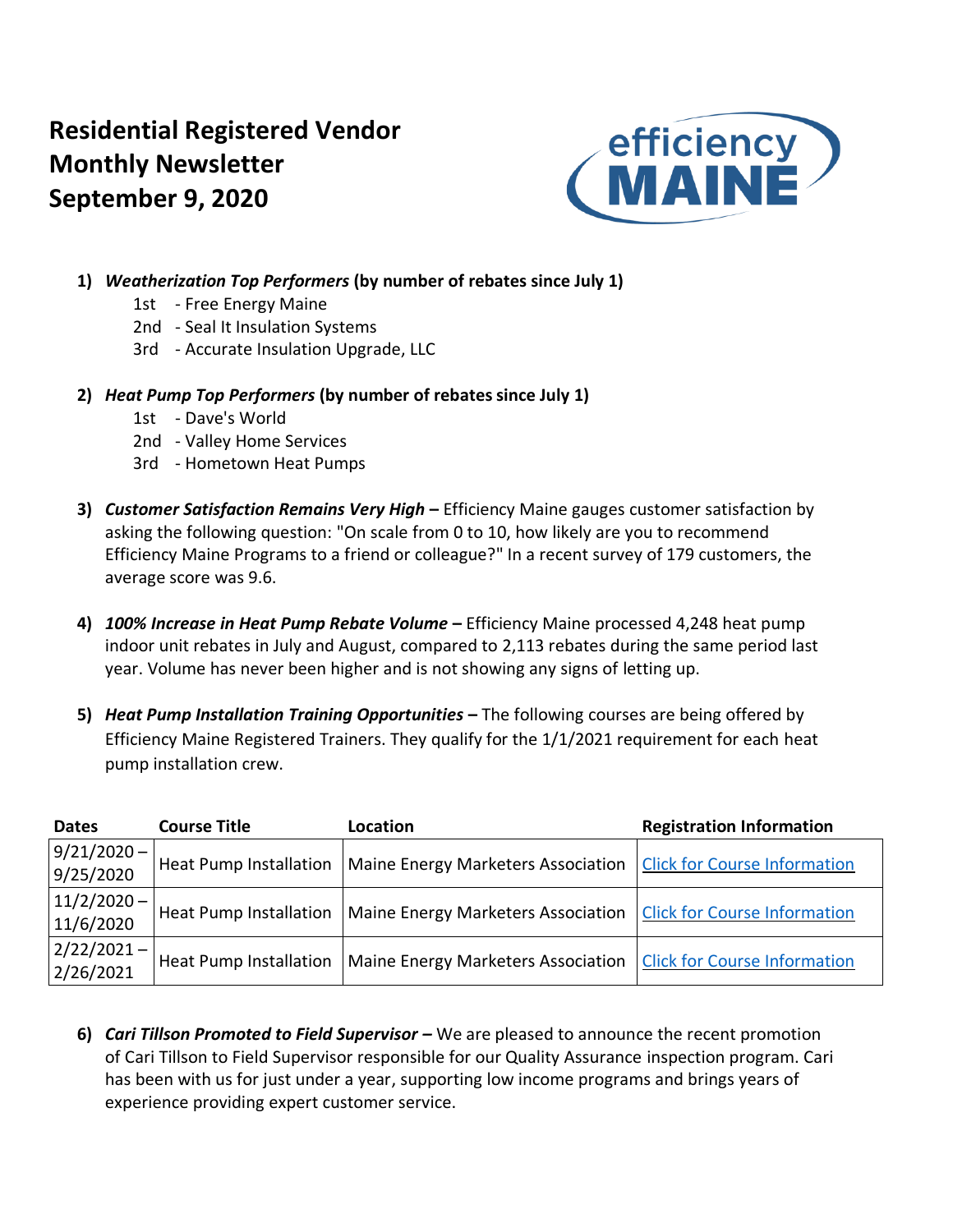- **7)** *Fact of the Month* **–** Maine leads the U.S. in per capita heat pump water heater installs. The ENERGY STAR® *[2019 Unit Shipment Report](https://www.energystar.gov/sites/default/files/asset/document/2019%20USD%20Summary%20Report.pdf)* shows 84,000 HPWHs shipped in the U.S. in 2019. Last year Efficiency Maine rebated 8,466 units. That means that one out of every 10 heat pump water heaters in the country is installed in Maine.
- **8)** *Sales Tool of the Month* **– Weatherization Rebates Brochure –** If you're looking for a brochure to tuck in with your insulation and air sealing proposals, our free [Weatherization Rebates](https://www.efficiencymaine.com/docs/EM-Weatherization-Brochure.pdf)  [brochure](https://www.efficiencymaine.com/docs/EM-Weatherization-Brochure.pdf) may help. It describes the benefits of weatherization, how to get up to \$3,500 in rebates, and some of the eligibility rules. Call us at 866-376-2463 for free, professionally printed copies or [download them](https://www.efficiencymaine.com/docs/EM-Weatherization-Brochure.pdf) from our website.
- **9)** *Tip From the Field –* When there is enough open space to provide adequate airflow, locating a heat pump outdoor unit under a covered porch, addition, or overhang can be a good way to hide the unit from sight and protect it from the elements.
- **10)** *Marketing Activities* **–** We have been increasing our activity on [our Facebook page](https://www.facebook.com/EfficiencyMaine) to educate Mainers about the benefits of home energy upgrades and the incentives that we offer to reduce up-front costs. We invite you to check in regularly and share on your own social channels any of our posts that are relevant to your business.

### **PROGRAM RESULTS**

### **Energy Loans**

*August Energy Loans up 19% vs. 2019* **–** August's 86 loans were 19% above August of last year and fiscal year-to-date loans are up 17% over last year. If you don't already have a loan portal ID and password, you can reach our financial services provider (NEIF) by calling our Call Center (866-376- 2463).



## **Home Energy Savings Program (HESP)**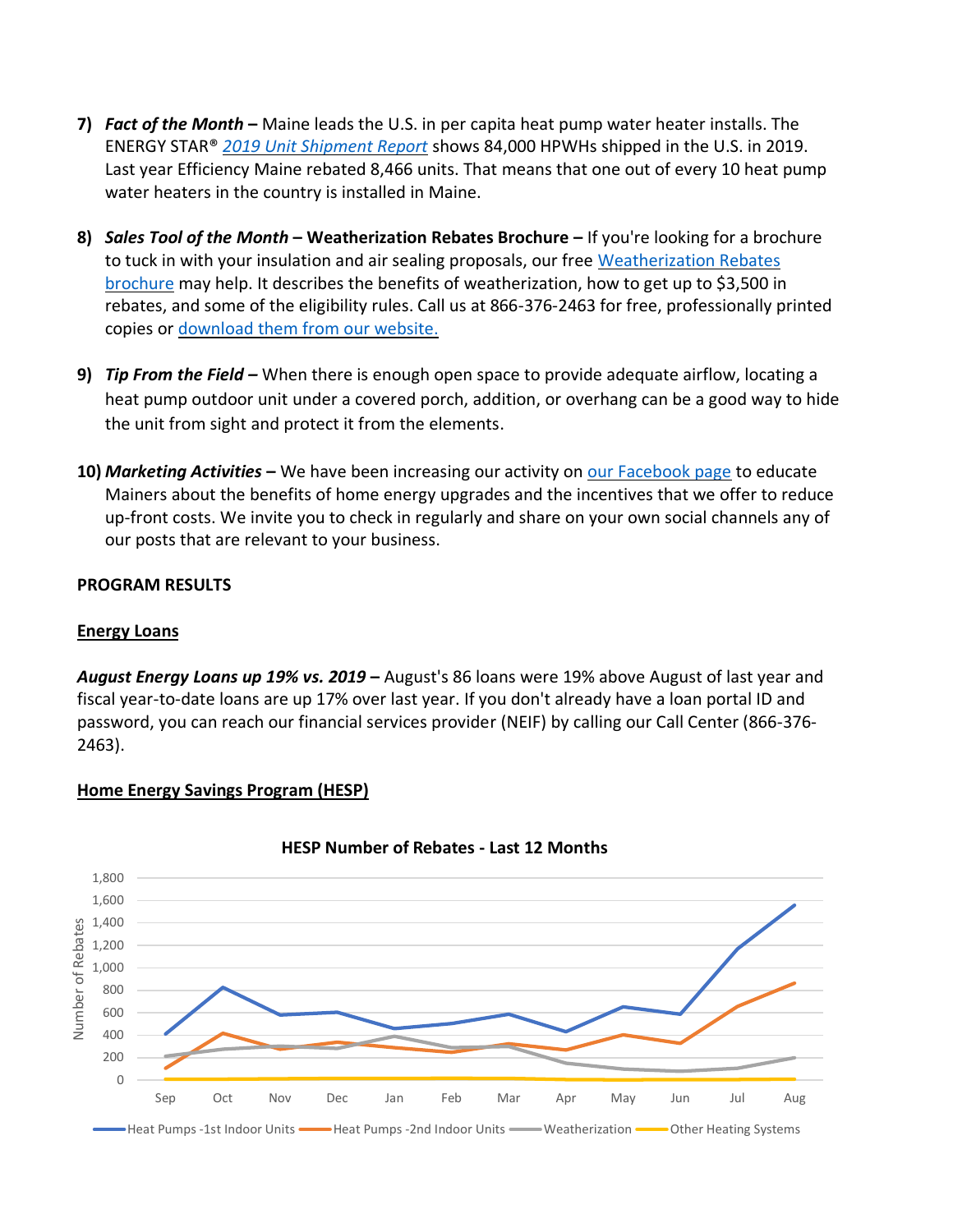| #                                       | <b>HESP Rebate Type</b> |                |     | 2019       |            | 2020  |       |                |     |                |     |       |       |        |
|-----------------------------------------|-------------------------|----------------|-----|------------|------------|-------|-------|----------------|-----|----------------|-----|-------|-------|--------|
|                                         |                         | Sep            | Oct | <b>Nov</b> | <b>Dec</b> | Jan   | Feb   | Mar            | Apr | May            | Jun | Jul   | Aug   |        |
| 1                                       | <b>Heat Pumps</b>       | 411            | 826 | 582        | 603        | 458   | 504   | 588            | 433 | 654            | 586 | 1,171 | 1,558 | 8,374  |
|                                         | <b>1st Indoor Units</b> |                |     |            |            |       |       |                |     |                |     |       |       |        |
| 2                                       | <b>Heat Pumps</b>       | 106            | 417 | 275        | 337        | 289   | 247   | 323            | 268 | 403            | 327 | 655   | 864   | 4,511  |
|                                         | <b>2nd Indoor Units</b> |                |     |            |            |       |       |                |     |                |     |       |       |        |
| 3                                       | <b>Air Sealing</b>      | 73             | 94  | 107        | 114        | 137   | 109   | 113            | 46  | 31             | 20  | 38    | 67    | 949    |
| 4                                       | <b>Attic Insulation</b> | 67             | 81  | 87         | 86         | 125   | 92    | 94             | 49  | 33             | 26  | 29    | 67    | 836    |
| 5                                       | <b>Basement</b>         | 40             | 69  | 78         | 63         | 103   | 62    | 64             | 34  | 21             | 22  | 24    | 41    | 621    |
|                                         | <b>Insulation</b>       |                |     |            |            |       |       |                |     |                |     |       |       |        |
| 6                                       | <b>Wall Insulation</b>  | 32             | 31  | 33         | 20         | 26    | 27    | 28             | 22  | 13             | 11  | 14    | 24    | 281    |
| 7                                       | <b>Geothermal HP</b>    | $\overline{2}$ | 1   | 3          | 2          | 5.    | 5     | 7              | 4   | $\mathbf{1}$   | 1   | 1     | 1     | 33     |
| 8                                       | <b>Pellet Boiler</b>    | 4              | 8   | 5          | 12         | 6     | 7     | $\overline{2}$ | 1   | $\overline{2}$ | 3   | 5     | 8     | 63     |
| 735<br>1,527<br>1,170<br>1,237<br>Total |                         |                |     |            |            | 1,149 | 1,053 | 1,219          | 857 | 1,158          | 996 | 1,937 | 2,630 | 15,668 |

**HESP Number of Rebates – Last 12 Months (DETAILS)**

**Fiscal Year-to-Date Rebate Comparisons**

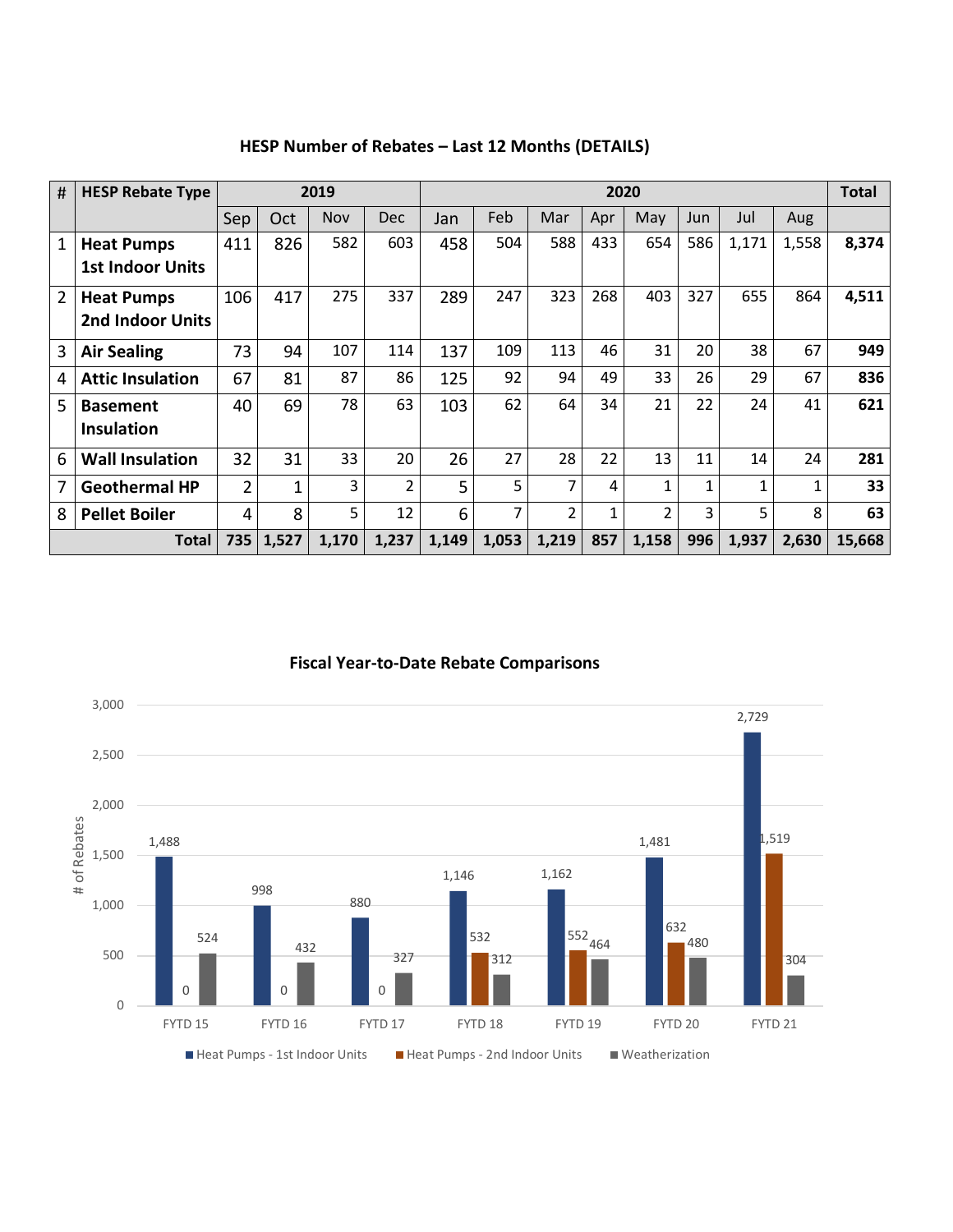## **Fiscal Year-to-Date Rebate Comparisons (DETAILS)**

| # | <b>HESP Rebate Type</b>         | <b>FYTD 15</b> | <b>FYTD 16</b> | FYTD <sub>17</sub> | FYTD <sub>18</sub> | FYTD <sub>19</sub> | <b>FYTD 20</b> | <b>FYTD 21</b> |
|---|---------------------------------|----------------|----------------|--------------------|--------------------|--------------------|----------------|----------------|
|   | Heat Pumps - 1st Indoor         |                |                |                    |                    |                    |                |                |
| 1 | Units                           | 1,488          | 998            | 880                | 1,146              | 1,162              | 1,481          | 2,729          |
|   | Heat Pumps - 2nd Indoor         |                |                |                    |                    |                    |                |                |
| 2 | Units                           | $\mathbf{0}$   | 0              | 0                  | 532                | 552                | 632            | 1,519          |
| 3 | Air Sealing                     | 270            | 218            | 148                | 144                | 181                | 175            | 105            |
| 4 | Attic Insulation                | 121            | 126            | 91                 | 97                 | 134                | 143            | 96             |
| 5 | <b>Basement Insulation</b>      | 110            | 68             | 51                 | 44                 | 100                | 128            | 65             |
| 6 | Wall Insulation                 | 23             | 20             | 37                 | 27                 | 49                 | 34             | 38             |
| 7 | Geothermal HP                   | 12             | 13             | 8                  | 3                  | 3                  | 3              | 2              |
| 8 | Pellet Boiler                   | 61             | 10             | 6                  | $\overline{2}$     | 4                  | 6              | 13             |
|   | <b>Total Measures Installed</b> | 2,085          | 1,453          | 1,221              | 1,995              | 2,185              | 2,602          | 4,567          |

#### **Low Income Program**



### **Low Income Rebates for Low- and Moderate-Income Mainers**